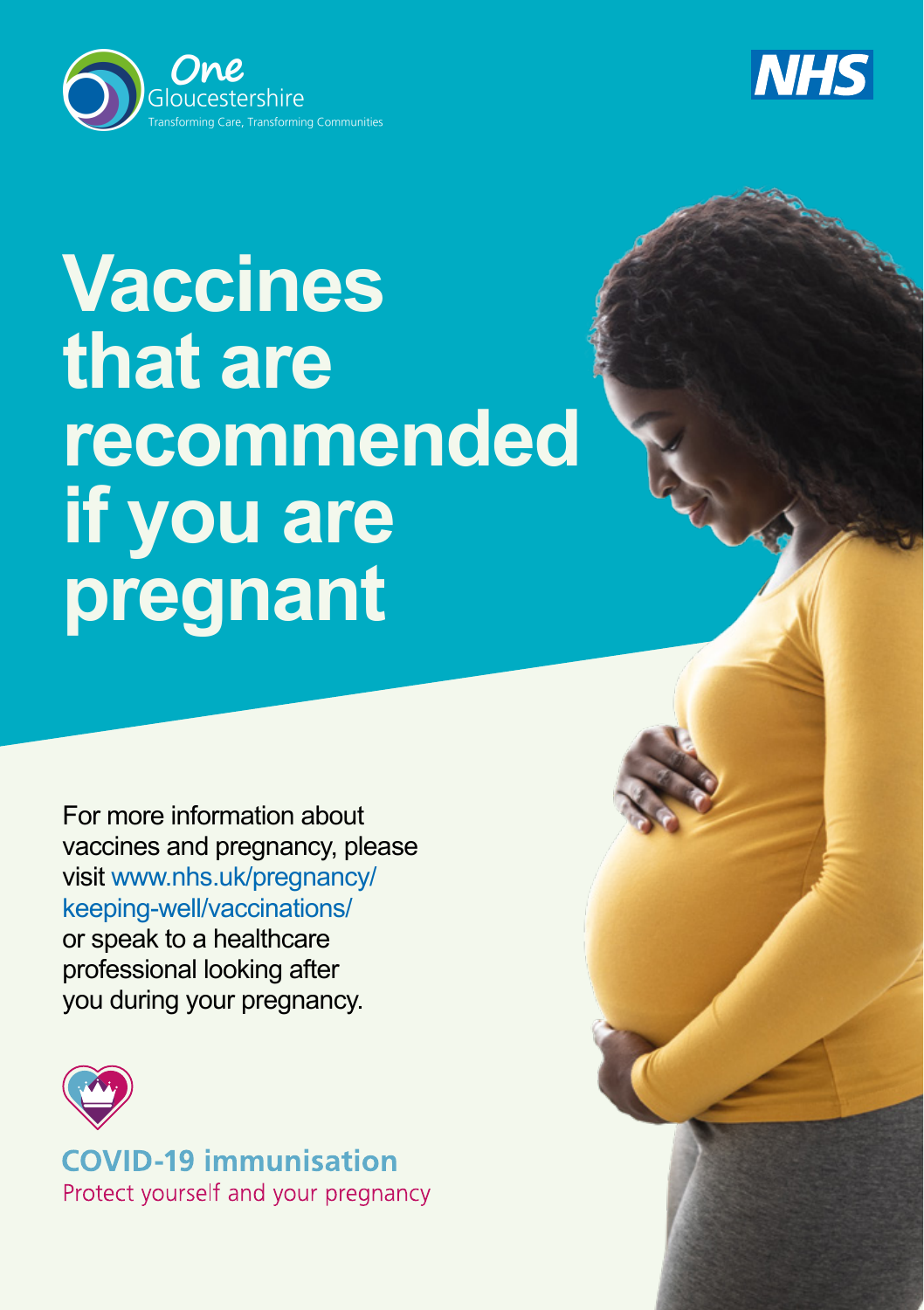# **COVID-19 Vaccination Flu Vaccination**

The COVID-19 vaccine is available to you at any point during your pregnancy. Getting both doses of your vaccine is the best way to protect yourself – and those around you – against COVID-19. Although the overall risk from COVID-19 for pregnant people and their unborn babies is low, some people may become seriously unwell and need hospital treatment in later pregnancy. Pregnant people with COVID-19 are also 2 to 3 times more likely to have their babies earlier than people who do not have the virus. Pregnant people with underlying clinical conditions are at even higher risk of suffering serious complications from COVID-19.

### **Is the COVID-19 vaccine safe in pregnancy?**

The COVID-19 vaccines used in the UK are safe and effective for pregnant people.

There is no current evidence of any serious side effects for pregnant people. The current evidence does not show an increased risk of miscarriage or stillbirth following vaccination against COVID-19. There is also no suggestion that any of the COVID-19 vaccines used in the UK increase the risk of congenital anomalies or birth complications.

The vaccines do not contain living organisms that can multiply in the body, so they cannot infect an unborn baby in the womb.

**You can also find more information at www.rcog.org.uk and go to covid19.glos.nhs.uk to find out where to get your COVID-19 vaccination.**

During pregnancy, your immune system (the body's natural defence) is weakened to protect the pregnancy. This can mean you are less able to fight off infections. As the baby grows, you may be unable to breathe as deeply, increasing the risk of infections such as pneumonia.

These changes can raise the risk from flu – pregnant people are more likely to get flu complications than people who are not pregnant and are more likely to be admitted to hospital. Having the flu vaccine means you're less likely to get flu.

> **You can find out more about the flu jab in pregnancy at www.nhs.uk/pregnancy/ keeping-well/flu-jab/ and Vaccinations in pregnancy - NHS (www.nhs.uk).**

### **Is the flu vaccine safe in pregnancy?**

Yes. Studies have shown that it's safe to have the flu vaccine during any stage of pregnancy, from the first few weeks up to your expected due date.

People who have had the flu vaccine while pregnant also pass some protection on to their babies, which lasts for the first few months of their lives.



**COVID-19 immunisation** Protect yourself and your pregnancy